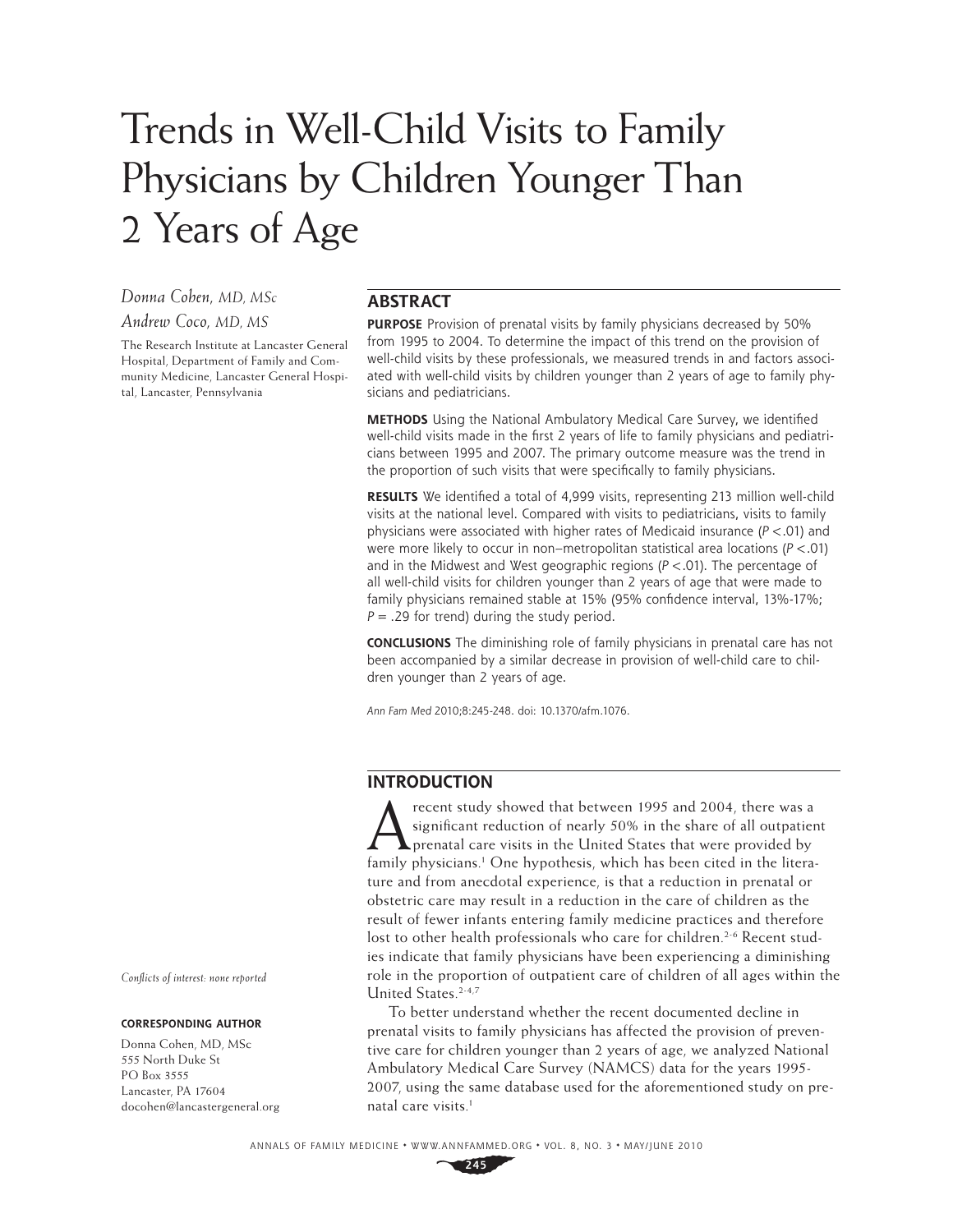## **METHODS**

#### **National Ambulatory Medical Care Survey**

The NAMCS is administered by the National Center for Health Statistics (NCHS) for the Centers for Disease Control and Prevention (CDC).<sup>8</sup> The NAMCS collects information on patient visits to office-based physician practices in the United States, including federally qualified health centers and nonfederal government clinics. The survey incorporates a multistage probability design, accounting for practice location, physician specialty, and individual visits within the practice.

Physicians are randomly selected from the master files of the American Medical Association and the American Osteopathic Association, and then randomly assigned to a 1-week reporting period. During this period, data for a systematic random sample of visits are recorded by the physician or office staff on a standardized encounter form and checked for completeness by NCHS field staff.

The survey collected 348,881 patient visits between 1995 and 2007.<sup>8</sup> The participation rate of contacted physician practices in the NAMCS ranged from 59% in 2005 to 73% in 1995. Quality control was performed using a 2-way independent verification procedure for 10% of the sample visits. In 2007, coding errors for various items ranged from 0% to 1.6%.

The NCHS weights each visit to allow extrapolation to national estimates for all aspects of the survey. The weighting calculations account for practices that were invited to participate but declined to do so. National estimates are considered reliable with a standard error of 30% or less, which generally corresponds to a sample of at least 30 patient visits.<sup>8</sup>

## **Study Variables**

Deidentified clinical and demographic data, including age, insurance status, and race, were collected for each visit.9 The NCHS institutional review board approved the protocol for the NAMCS, including a waiver of the requirement for informed consent. Health professional variables included self-reported specialty. Clinical variables included the primary diagnosis and up to 2 secondary diagnoses coded according to the *International Classification of Diseases, Ninth Revision, Clinical Modification (ICD-9-CM)*. 10 The NCHS divides the country into 4 geographic regions—Northeast, South, Midwest, and West—in NAMCS. Rural locations were identified based on the designation of non–metropolitan statistical area by the US Office of Management and Budget.

We examined all office visits with the primary diagnoses of routine infant or child health check (*ICD-9-CM* codes V20, V20.1, V20.2), routine general medical examination (V70.0), and health examina-

tion of defined subpopulations  $(V70.5)$ . To most accurately capture the direct impact that the location, distribution, and timing of prenatal services by family physicians may have on well-child care, we limited well-child office visits to children younger than 2 years of age. We further categorized visits by children into 3 age categories: (1) younger than 6 months, (2) 6 to 12 months, and (3) 1 to 2 years. Additionally, we eliminated visits to physicians whose specialty was not family medicine/general practice or general pediatrics.

#### **Statistical Analysis**

We calculated standard errors (SEs) for all results as recommended by the NCHS using Stata software, version 10.0 (StataCorp, College Station, Texas).9 Stata was programmed with the masked survey design variables to take into account the complex multistage design of the survey that allows for making population estimates and generating variance estimates that result in conservative tests of significance.<sup>11</sup> The NCHS weights each visit to permit extrapolation to national estimates for all aspects of the survey. We used these visit weights for all analyses.

We performed linear regression analysis with biennial period as the predictor variable to assess for a trend in the proportion of all US well-child visits by children younger than 2 years of age provided by family physicians. To decrease annual variation in visit estimates, we combined 2 successive years of data (1 year for the last period), as recommended by NCHS, for a total of 7 periods (1995-1996, 1997-1998, 1999- 2000, 2001-2002, 2003-2004, 2005-2006, 2007) for the trend analysis.

Categorical variables were evaluated with the  $\chi^2$ test. All statistical tests take into account data from all 13 years, from 1995 through 2007. All *P* values are 2 tailed;  $P < 05$  was considered significant.

### **RESULTS**

After we applied inclusion and exclusion criteria to the NAMCS data, a total of 4,999 visits (4,264 to general pediatricians and 735 to family physicians) remained for analysis At the national level, this survey sample represented an estimated 213 million well-child visits in the United States between 1995 and 2007, with 181 million visits to general pediatricians and 32 million visits to family physicians.

Characteristics of the well-child visits grouped by physician specialty are shown in Table 1. Compared with visits to pediatricians, visits to family physicians were associated with higher rates of Medicaid insurance  $(P < .01)$  and were more likely to occur in nonmetropolitan statistical area locations (*P* <.01) and in

ANNALS OF FAMILY MEDICINE ✦ WWW.ANNFAMMED.ORG ✦ VOL. 8, NO. 3 ✦ MAY/JUNE 2010

**246**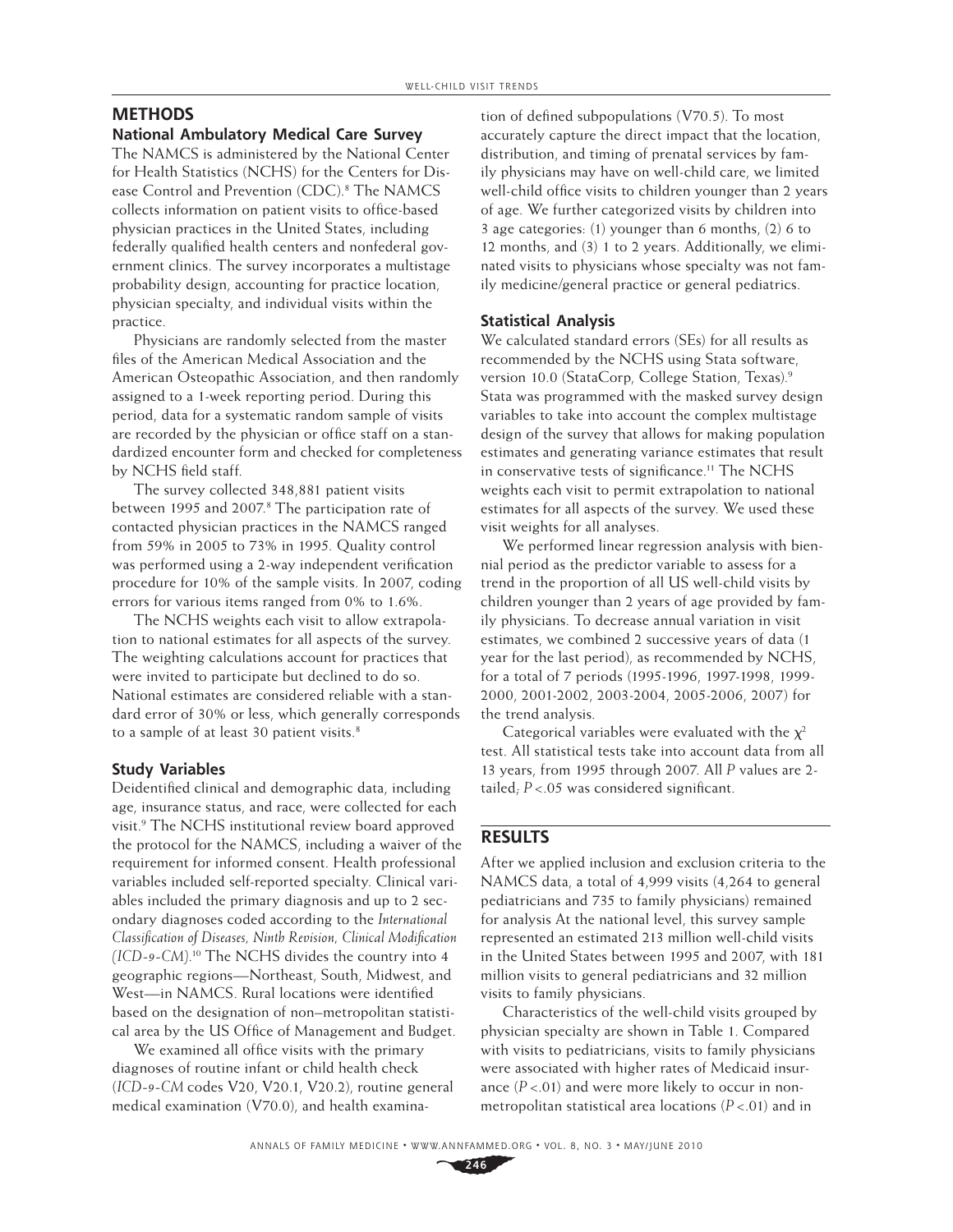**Table 1. Characteristics of Well-Child Visits by Children Younger than 2 Years of Age to Family Physicians and Pediatricians, 1995-2007 (N = 4,999 Visits)**

|                                      | Proportion of Visits, %                 |                                       |         |
|--------------------------------------|-----------------------------------------|---------------------------------------|---------|
| Characteristic                       | <b>Family Physicians</b><br>$(n = 735)$ | <b>Pediatricians</b><br>$(n = 4,264)$ | P Value |
| Age                                  |                                         |                                       |         |
| $<$ 6 months                         | 51.8                                    | 47.2                                  | .06     |
| 6-12 months                          | 22.4                                    | 21.5                                  |         |
| 1-2 years                            | 25.8                                    | 31.3                                  |         |
| Race                                 |                                         |                                       |         |
| White                                | 79.0                                    | 74.5                                  | .20     |
| Black                                | 7.6                                     | 9.5                                   |         |
| Other                                | 13.4                                    | 16.0                                  |         |
| Ethnicity                            |                                         |                                       |         |
| Latino                               | 18.4                                    | 18.5                                  | .82     |
| Health insurance                     |                                         |                                       |         |
| Private                              | 44.7                                    | 61.9                                  | $-.01$  |
| Medicaid                             | 35.4                                    | 23.4                                  |         |
| Other                                | 19.9                                    | 14.7                                  |         |
| Geographic region                    |                                         |                                       |         |
| Northeast                            | 11.6                                    | 26.1                                  | $-.01$  |
| Midwest                              | 38.9                                    | 20.6                                  |         |
| South                                | 20.3                                    | 27.6                                  |         |
| <b>West</b>                          | 29.2                                    | 25.8                                  |         |
| Geographic entity                    |                                         |                                       |         |
| non-metropolitan<br>statistical area | 34.9                                    | 8.9                                   | $-.01$  |

the Midwest and West geographic regions  $(P<.01)$ . There was no significant difference between specialties in the rate of visits by age category  $(P=.06)$ .

The primary outcome of analysis was the trend in the proportion of all wellchild visits in the first 2 years of life to family physicians in US physician offices, as shown in Figure 1. During the 13-year study period, the percentage of well-child visits by children in this age-group to family physicians remained steady at 15% (95% confidence interval, 13%-17%), varying from 16% in 1995-1996 to 14% in 2007 (*P* = .29 for trend).

## **DISCUSSION**

This study used a nationally representative survey to characterize the contribution of family physicians to well-child care in the first 2 years of life. Despite a significant decline in the provision of prenatal services by family physicians between 1995 and 2004 from 11.6% to 6.1%,<sup>1</sup>, family physicians provided a stable share of well-child care in the first 2 years of life

**Figure 1. Trend in the proportion of well-child visits by children younger than 2 years of age to family physicians.**



Last period (2007) encompassed 1 year instead of 2 years because of odd number of years in the study time period.